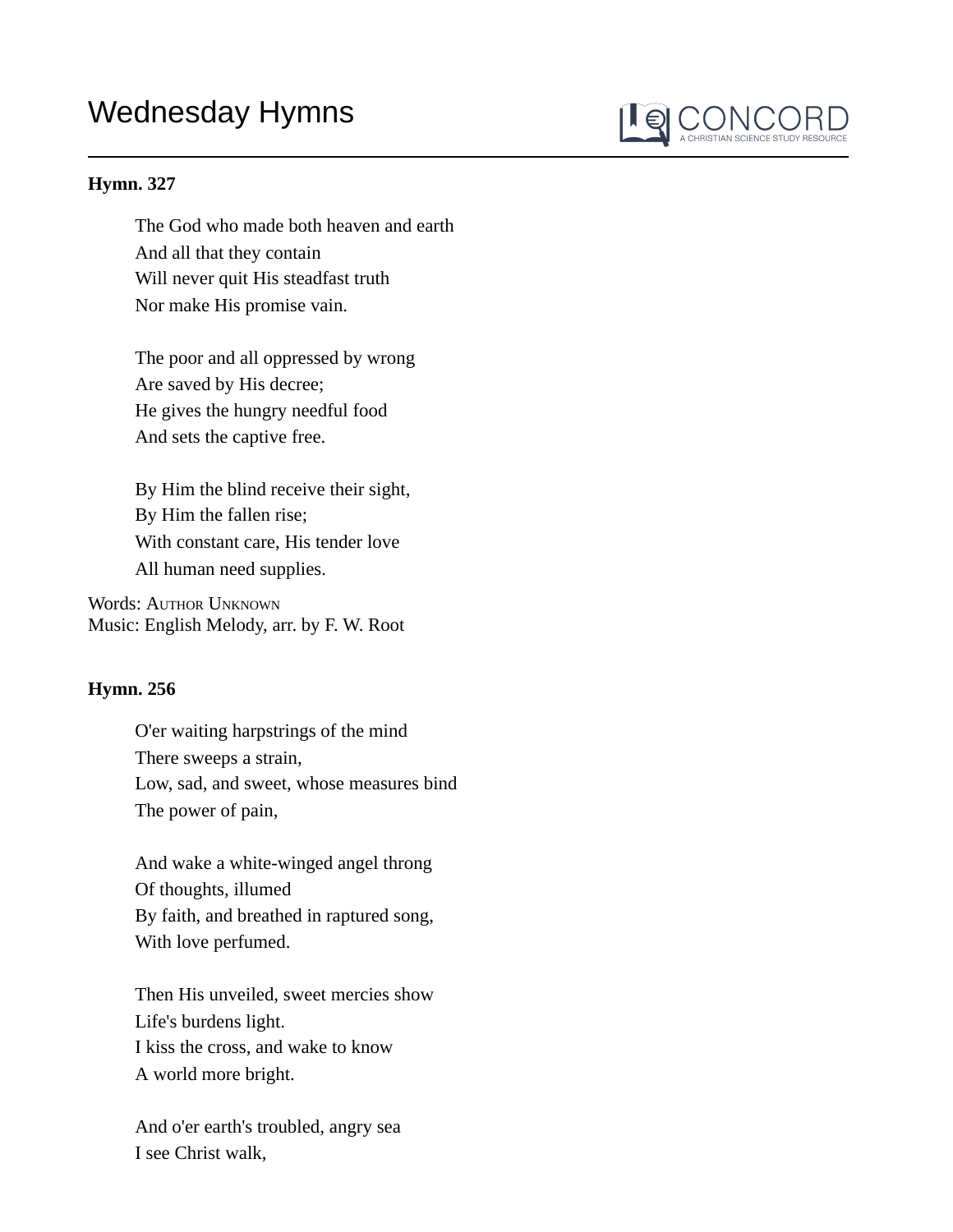And come to me, and tenderly, Divinely talk.

Thus Truth engrounds me on the rock, Upon Life's shore, 'Gainst which the winds and waves can shock, Oh, nevermore!

From tired joy and grief afar, And nearer Thee,— Father, where Thine own children are, I love to be.

My prayer, some daily good to do To Thine, for Thee; An offering pure of Love, whereto God leadeth me.

Words: MARY BAKER EDDY Music: Basil Harwood

## **Hymn. 75**

God comes, with succor speedy, To those who suffer wrong; To help the poor and needy, And bid the weak be strong; He comes to break oppression, To set the captive free, To take away transgression, And rule in equity.

His blessings come as showers Upon the thirsty earth; And joy and hope, like flowers, Spring in His path to birth. Before Him on the mountains Shall Peace, the herald, go; From hill to vale the fountains Of righteousness shall flow.

To Him shall prayer unceasing, And daily vows, ascend;